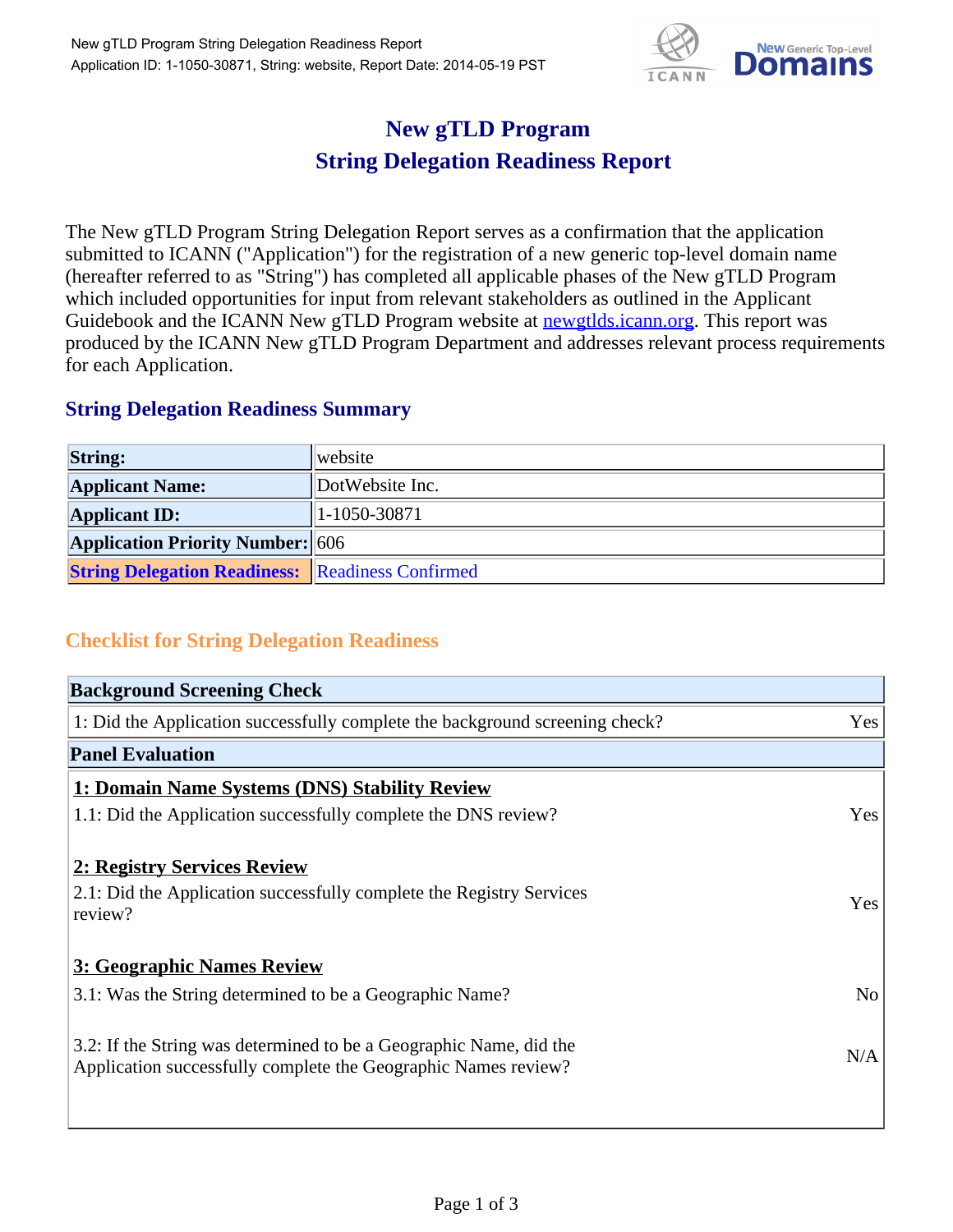

| <b>4: Financial Review</b><br>$\vert$ 4.1: Did the Application successfully complete the Financial Capability<br>review?                                                                                                                                                                                                                                     | <b>Yes</b> |
|--------------------------------------------------------------------------------------------------------------------------------------------------------------------------------------------------------------------------------------------------------------------------------------------------------------------------------------------------------------|------------|
| <b>5: Technical Review</b><br>5.1: Did the Application successfully complete the Technical and<br><b>Operation Capability review?</b>                                                                                                                                                                                                                        | <b>Yes</b> |
| <b>6: String Similarity Review</b><br>$\vert$ 6.1: Was the Application determined to not be confusingly similar to other<br>applied for strings, including through String Confusion Objections?                                                                                                                                                              | No         |
| 6.2: If the Application was determined to be confusingly similar to other<br>applied for strings, including through String Confusion Objections, did the<br>Application prevail in the string contention resolution process (CPE,<br>Auction, and/or Self-Resolution of String Contention via<br>withdrawal/termination of all other members in contention)? | Yes        |

| <b>Public Comment Period</b>                                                                                                                                                                   |                |
|------------------------------------------------------------------------------------------------------------------------------------------------------------------------------------------------|----------------|
| 1: Was the public provided an opportunity to submit comments on the Application?                                                                                                               | Yes            |
| 2: Were comments for the Application considered by evaluation panels?                                                                                                                          | Yes            |
| <b>Objection Process</b>                                                                                                                                                                       |                |
| 1: Were objections filed against the Application?                                                                                                                                              | N <sub>o</sub> |
| 2: If objections were filed against the Application, did Applicant prevail in the dispute<br>resolution proceedings for all Legal Rights, Limited Public Interest and Community<br>Objections? | N/A            |
| <b>Governmental Advisory Committee (GAC) Advice</b>                                                                                                                                            |                |
| 1: Did the GAC have an opportunity to provide advice for the Application?                                                                                                                      | Yes            |
| 2: Did the GAC provide consensus GAC advice that the String should not be approved by<br>the ICANN Board?                                                                                      | <b>No</b>      |
| 3: If the GAC provided consensus GAC advice to the ICANN Board, did the ICANN Board<br>(or New gTLD Program Committee) accept the GAC advice?                                                  | N/A            |
| <b>Accountability Mechanisms</b>                                                                                                                                                               |                |
| 1: Was the Application the subject of a complaint or review through one of ICANN's<br>accountability mechanisms (Reconsideration or Independent Review)?                                       | N <sub>o</sub> |
| 1.1: If yes, did the BGC, ICANN Board or New gTLD Program Committee determine that<br>the Application should not proceed to contracting?                                                       | N/A            |